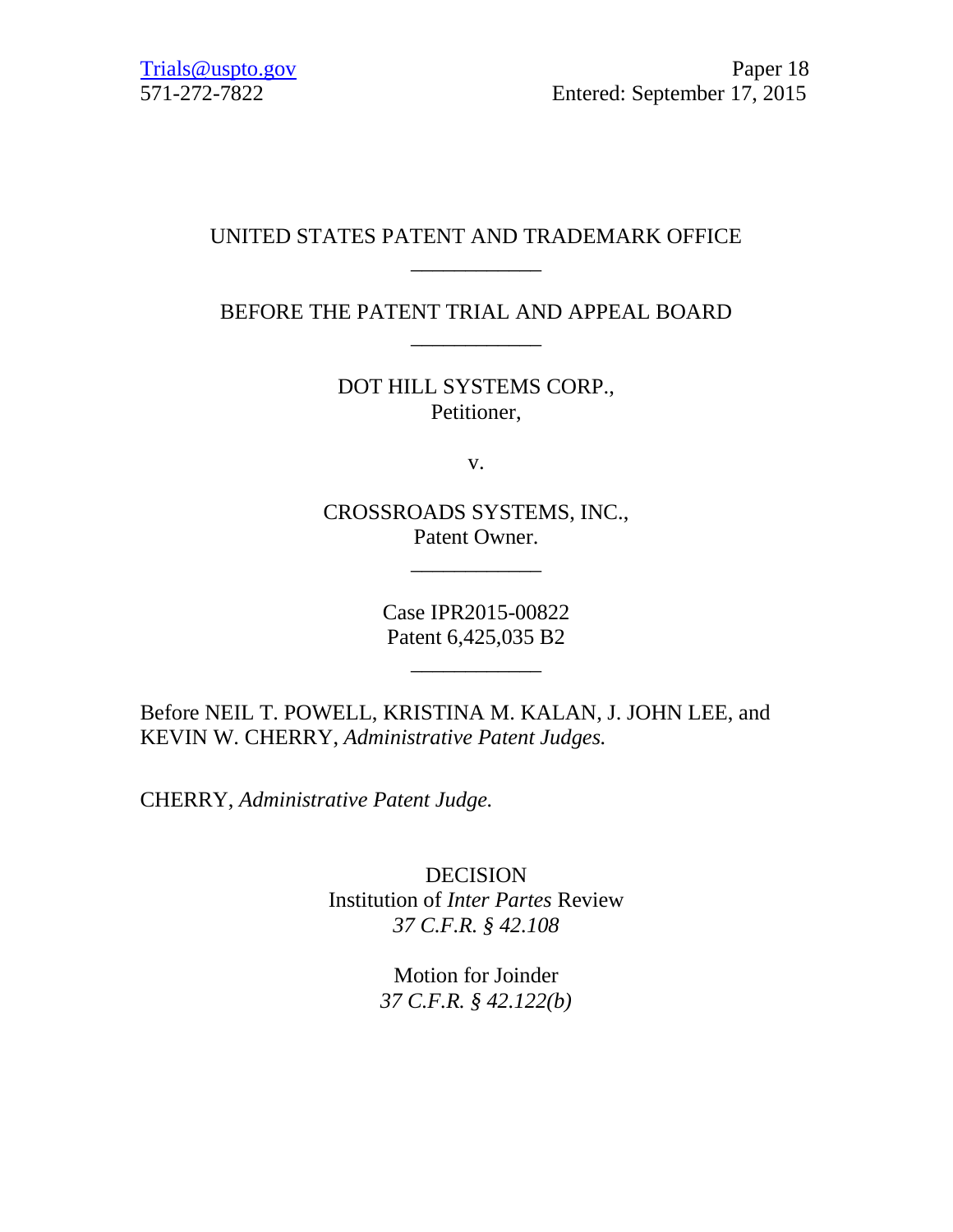## I. INTRODUCTION

Dot Hill Systems Corp. ("Petitioner") filed a Petition (Paper 1, "Pet."), requesting institution of an *inter partes* review of claims 1–14 of U.S. Patent No. 6,425,035 B2 (Ex. 1001, "the '035 patent"), which also is at issue in instituted trial proceeding IPR2014-01197 ("the '1197 proceeding"). Petitioner concurrently filed a Motion for Joinder (Paper 4, "Mot." or "Joinder Motion") requesting joinder with the '1197 proceeding. The Joinder Motion was filed within one month after institution of a trial in the '1197 proceeding, as required by 37 C.F.R.  $\frac{1}{2}$  42.122(b).

Crossroads Systems, Inc. ("Patent Owner") timely filed a Preliminary Response (Paper 11, "Prelim. Resp.") but did not file an opposition to the Joinder Motion. We have jurisdiction under 35 U.S.C. § 314.

For the reasons discussed below, we institute an *inter partes* review of claims 1, 2, 4–6, 11, 12, and 14 of the '035 patent and grant Petitioner's Joinder Motion.

#### *A. The '035 Patent (Ex. 1001)*

The '035 patent relates to a storage router and method for providing virtual local storage on remote Small Computer System Interface ("SCSI") storage devices to Fiber Channel ("FC") devices. Ex. 1001, 1:16–19. Computing devices can access local storage through native low level, block protocols, but to access the storage on a remote network server, they must translate file system protocols into network protocols, which then are translated by the remote network server into low level requests. *Id.* at 1:37– 60. A storage router can interconnect a SCSI storage transport medium and a FC high speed serial interconnect to provide access to devices on the other medium so that no network server is involved. *Id.* at 3:30–40.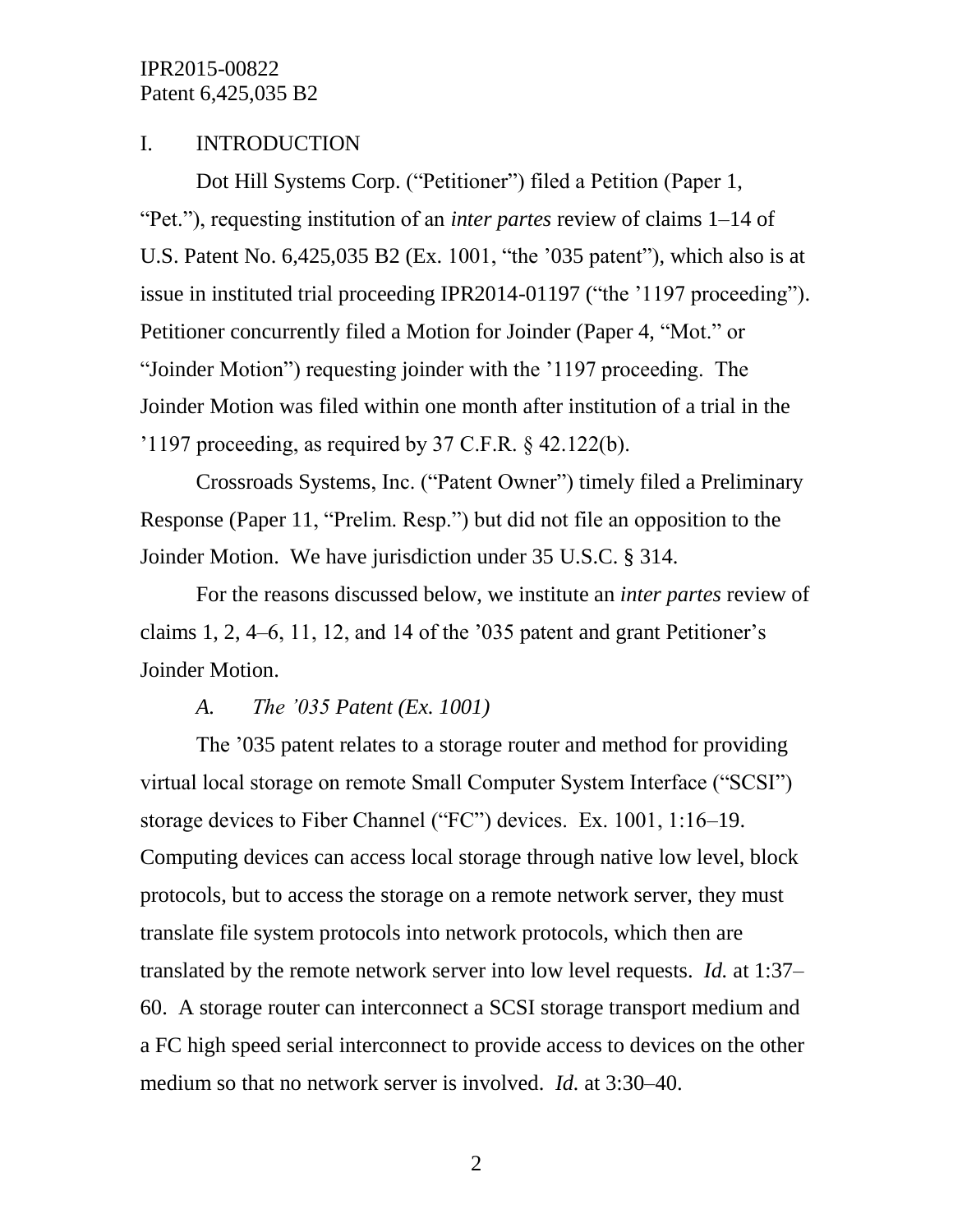The '035 patent has 14 claims, all of which are being challenged. Claims 1, 7, and 11 are the independent claims, and claim 1 is reproduced below:

1. A storage router for providing virtual local storage on remote storage devices to devices, comprising:

a buffer providing memory work space for the storage router;

a first controller operable to connect to and interface with a first transport medium;

a second controller operable to connect to and interface with a second transport medium; and

a supervisor unit coupled to the first controller, the second controller and the buffer, the supervisor unit operable to map between devices connected to the first transport medium and the storage devices, to implement access controls for storage space on the storage devices and to process data in the buffer to interface between the first controller and the second controller to allow access from devices connected to the first transport medium to the storage devices using native low level, block protocols.

*Id.* at 9:13–31.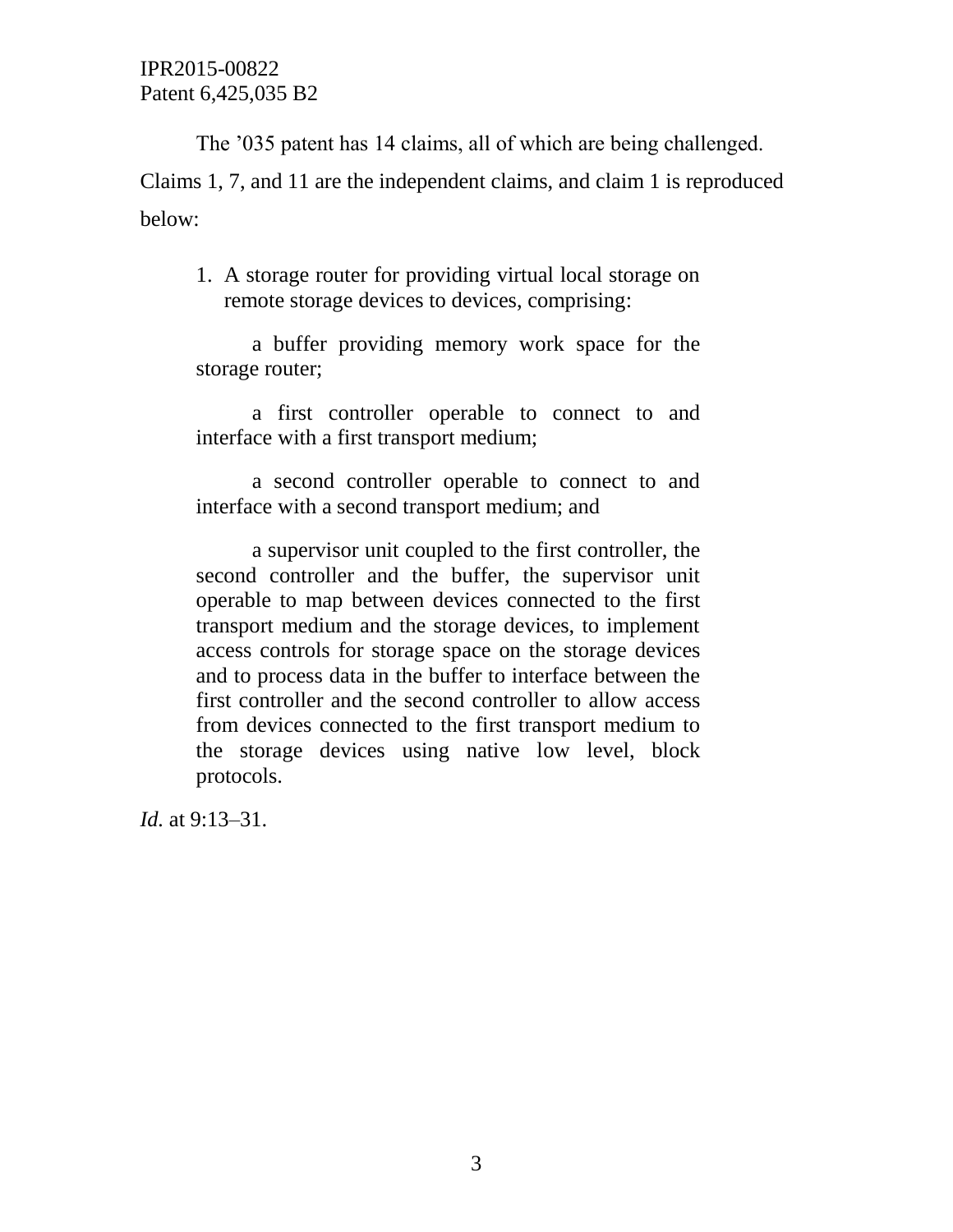# *B. Related Proceedings*

The '035 patent is the subject of multiple district court proceedings. Pet. 3; Exs. 1009, 1026, 1034–1036, 1038; Paper 8, 2–3. Petitions in the '1197 proceeding and in IPR2014-01226 ("the '1226 proceeding"), IPR2015-00777, IPR2015-00825, and IPR2015-01063 also challenge or challenged claims of the '035 patent. *See* Paper 8, 3–4.

Further, the '035 patent belongs to a family of patents that are the subject of multiple *inter partes* review petitions, including IPR2014-01207, IPR2014-01209, IPR2014-01233, IPR2014-01463, IPR2014-01544, IPR2015-00772, IPR2015-00773, IPR2015-00776, IPR2015-00852, IPR2015-00854, IPR2015-01064, and IPR2015-01066. *See id.*

In the '1197 proceeding, we determined that petitioners Oracle Corporation; Huawei Technologies, Co., Ltd; and NetApp, Inc. demonstrated a reasonable likelihood of prevailing on the grounds that (1) claims 1, 2, 4, 11, 12, and 14 are unpatentable over Bergsten<sup>1</sup> and Hirai,<sup>2</sup> and (2) claims 5 and 6 are unpatentable over Bergsten, Hirai, and Smith<sup>3</sup>. *Oracle Corp. v. Crossroads Sys., Inc.*, Case IPR2014-01197, slip op. at 14– 15 (PTAB January 29, 2015) (Paper 13, "the '1197 Dec.").

We, however, declined to institute an *inter partes* review of (1) claims 1-14 as unpatentable over CRD-5500 User Manual<sup>4</sup>, CRD-5500 Data

l

<sup>&</sup>lt;sup>1</sup> U.S. Pat. No. 6,073,209, iss. June 6, 2000 (Ex. 1007).

<sup>&</sup>lt;sup>2</sup> JP Patent Application Publication No. Hei5[1993]-181609, published July 23, 1993 (Ex. 1008).

<sup>3</sup> Judith A. Smith & Meryem Primmer, *Tachyon: A Gigabit Fibre Channel Protocol Chip*, 1996 HEWLETT-PACKARD J. 1–17 (Ex. 1005).

<sup>&</sup>lt;sup>4</sup> CMD Technology, Inc., CRD-5500 SCSI RAID Controller User's Manual, (1996) (Ex. 1003).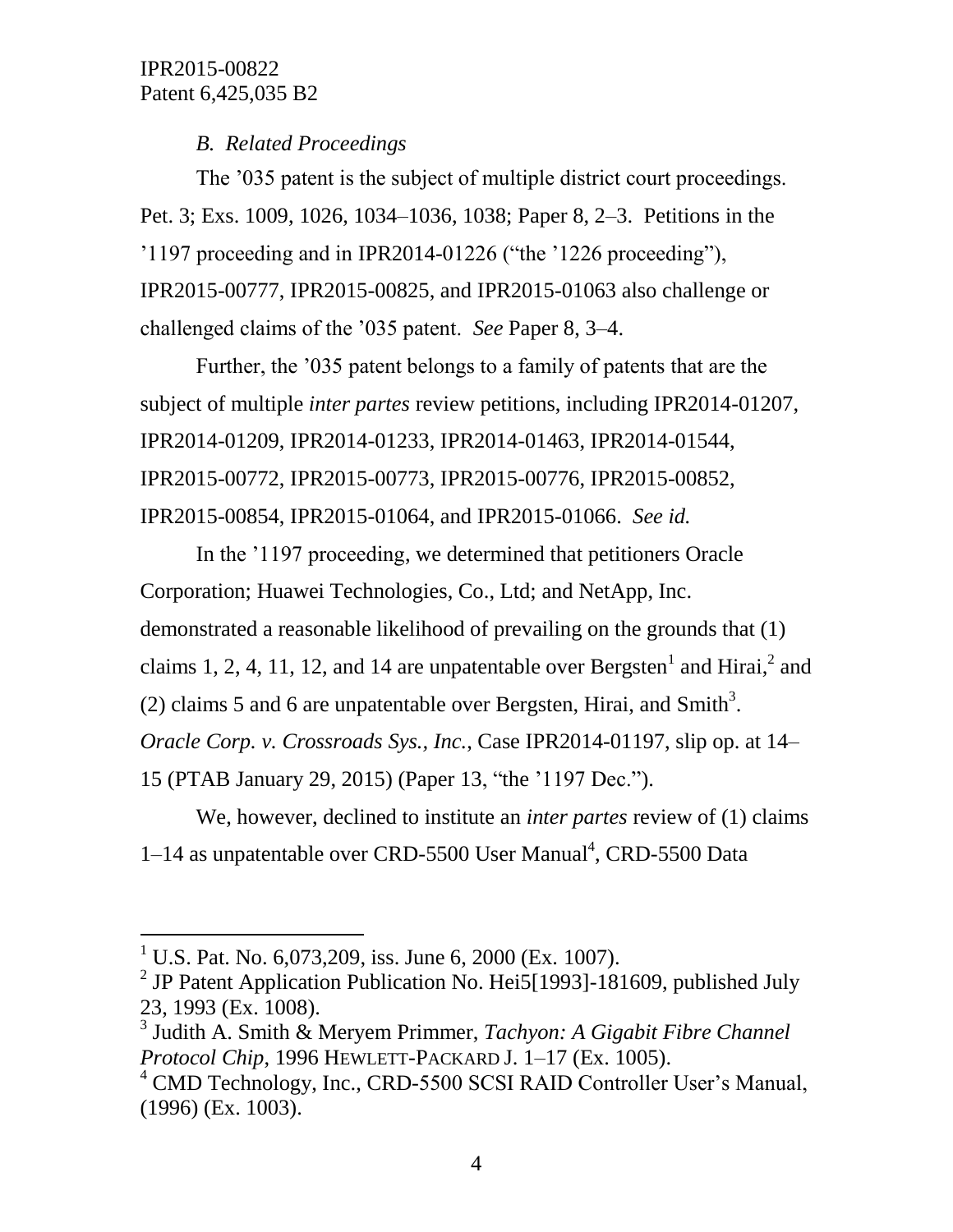Sheet<sup>5</sup>, and Smith; (2) claims 1–4 and 7–14 as unpatentable over Kikuchi<sup>6</sup> and Bergsten; (3) claims 5 and 6 as unpatentable over Kikuchi, Bergsten, and Smith; and (4) claims 3, 7–10, and 13 as unpatentable over Bergsten and Hirai. *Id.* at 6–13.

## *C. Challenges*

The Petition states that "[t]his *inter partes* review petition presents challenges which are identical to those on which trial was instituted in IPR2014-01197" and "relies upon the same evidence, including the same expert declaration." Pet. 1.

# II. DISCUSSION

 $\overline{a}$ 

#### *A. Petition*

The present Petition introduces all the challenges submitted in the petition of the '1197 proceeding, including those upon which trial was not instituted. *See also* Mot. 3 (stating "Petition copies verbatim the challenges set forth in the petition in IPR2014-01197").

Because the Petition reintroduces the grounds upon which trial was not instituted in the '1197 proceeding, Patent Owner responds that the Board should exercise its discretion under 35 U.S.C. § 325(d) and deny the petition because the same or substantially the same prior art or arguments previously were presented to the Office. Prelim. Resp. 8–12 (citing *NetApp, Inc. v. Personal Web Techs., LLC*, IPR2013-00319, slip op. at 2 (Paper 19) (PTAB

 $<sup>5</sup>$  CRD-5500 RAID Disk Array Controller, (Dec. 4, 1996),</sup>

http://web.archive.org/web/19961226091552/http:/www.cmd.com/brochure/ crd5500.htm (last visited July 23, 2014) (Ex. 1004).

 $^{6}$  U.S. Pat. No. 6,219,771 B1, iss. Apr. 17, 2001 (Ex. 1006).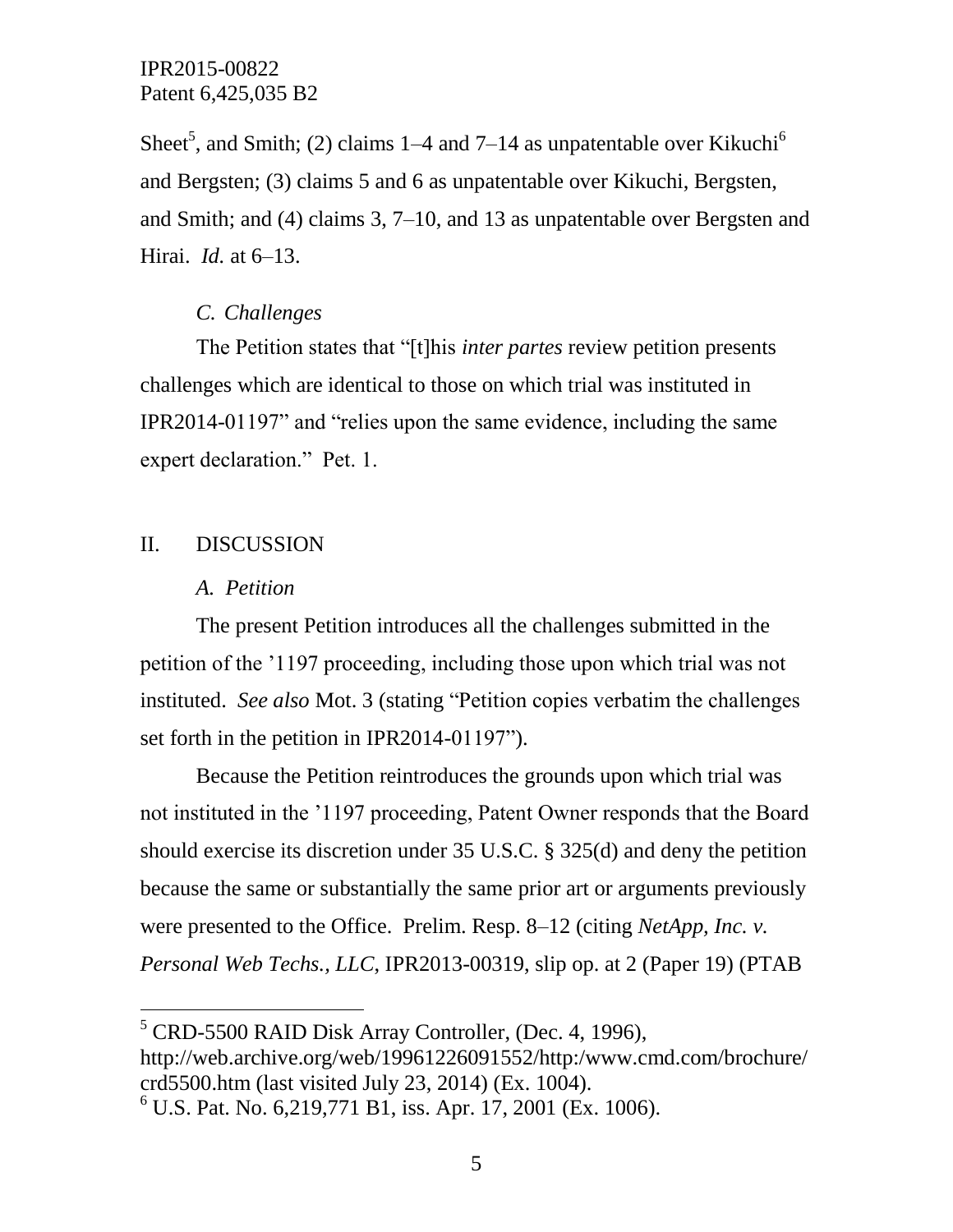July 25, 2013), and *EMC Corp. v. Personalweb Tech.*, IPR2013-00082, slip op. at 33 (PTAB May 17, 2013) (Paper 21)).

Patent Owner also argues that "the Board denied institution on multiple grounds" in the '1197 proceeding. Prelim. Resp. 12. Patent Owner asserts that the grounds contending (1) claims 1–14 are unpatentable over CRD-5500 User Manual, CRD-5500 Data Sheet, and Smith; (2) claims 1–4 and 7–14 are unpatentable over Kikuchi and Bergsten; (3) claims 5 and 6 are unpatentable over Kikuchi, Bergsten, and Smith; and (4) claims 3, 7–10, and 13 are unpatentable over Bergsten and Hirai, should be denied for the same reasons they were denied in the '1197 proceeding. *Id.* at 13–18. We agree, and for the reasons argued by Patent Owner, *inter partes* review is instituted only for those grounds upon which trial has been instituted in the '1197 proceeding, on the same basis given in the Decision on Institution in the '1197 proceeding.

Patent Owner also responds that Petitioner is contractually estopped from challenging the validity of the '035 patent because of an "Amended Settlement Agreement" (Ex. 2207). Prelim. Resp. 1, 2–6 (citing Exs. 1038, 2001, 2201–2203, 2205–2208, 2210). After considering Petitioner's request to address Patent Owner's contractual estoppel argument, we authorized Petitioner to file a reply to the Preliminary Response and authorized Patent Owner to file a sur-reply. Paper 13. In its Reply, Petitioner argues that the statutes and rules regarding *inter partes* reviews do not give the Board jurisdiction to consider contractual estoppel. Paper 14, 2–4 (discussing 35 U.S.C. §§ 311(a), 315(e); 42 C.F.R. § 42.73(d); 37 C.F.R. § 42.101(c); citing *Redline Detection, LLC v. Star Environtech, Inc.*, Case IPR2013- 00106, slip op. at 4 (PTAB Oct. 1, 2013) (Paper 40) ("*Redline Detection*");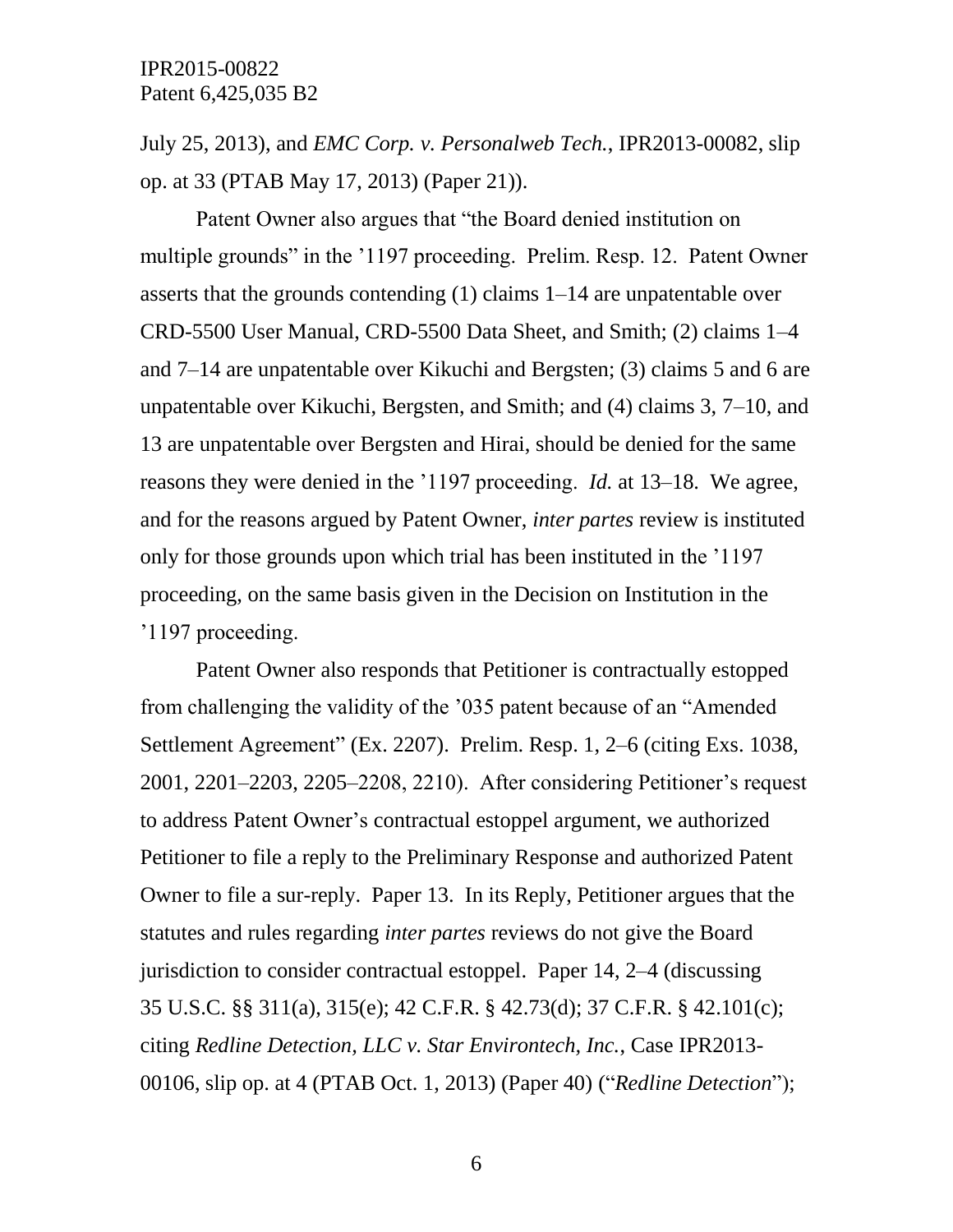*Athena Automation Ltd. v. Husky Injection Molding Sys. Ltd.*, Case IPR2013-00290, slip op. at 13 (PTAB Oct. 25, 2013) (Paper 18) ("*Athena Automation*"); *Palo Alto Networks, Inc. v. Juniper Networks, Inc.*, Case IPR2013-00369, slip op. at 11–12 (PTAB Dec. 19, 2013) (Paper 16)). Petitioner additionally contends that the agreement mandates that any dispute be brought before a court in California or Texas, and a "nochallenges clause" of the agreement is not in force. *Id.* at 4–5.

In its Sur-Reply, Patent Owner counters that Petitioner has not cited anything that would preclude the Board from considering contractual estoppel, and 35 U.S.C. § 311 "says nothing about the Board's jurisdiction to hear any particular argument." Paper 15, 1. Patent Owner also notes that the institution of *inter partes* review is discretionary, not mandated. *Id.* Patent Owner, thus, asserts that "nothing prohibits the Board from denying the petition because Petitioner is contractually estopped from challenging the '035 Patent's validity." *Id.* Patent Owner also argues that Petitioner's cited cases *Redline Detection* and *Athena Automation* consider assignor estoppel, a distinguishable issue, and that contractual estoppel is rooted in a public interest in enforcing settlements that is not undermined by 35 U.S.C. § 311. *Id.* at 2–4. Patent Owner further argues that Petitioner is using a venue clause as a shield, and that although the license for certain products subject to the agreement was effectively revoked, the "no-challenges clause" of the agreement remains in effect. *Id.* at 4–5.

We first consider whether contractual estoppel can be asserted as a type of affirmative defense by Patent Owner to prevent institution of an *inter partes* review. Petitioner cites two cases that determined that assignor estoppel does not prevent institution of *inter partes* review. Paper 14, 2–3.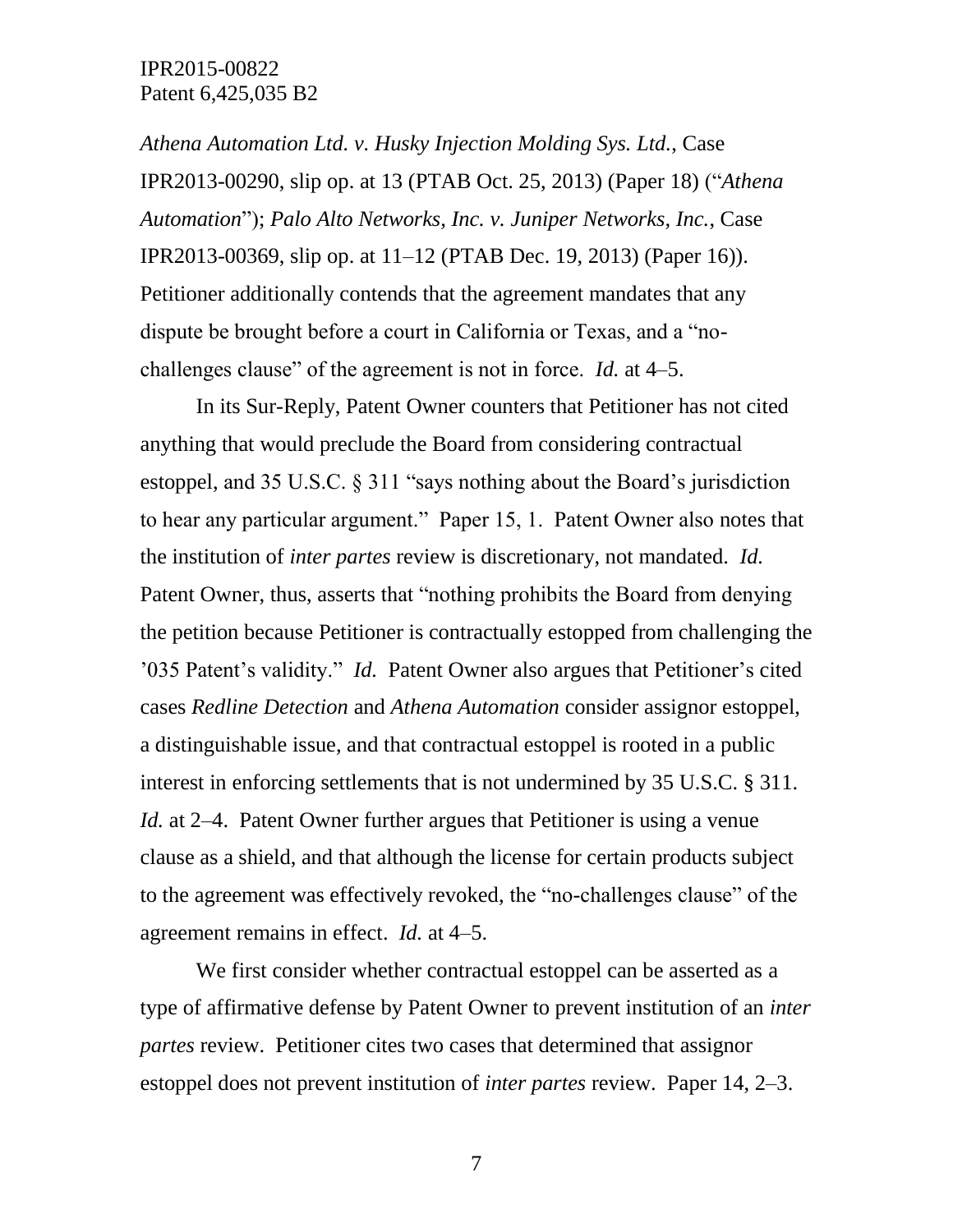In response, Patent Owner cited no explicit statute or rule that would compel us to deny institution of *inter partes* review because of contractual estoppel alone. Instead, Patent Owner attempts to distinguish Petitioner's cases by raising certain differences between the doctrines of assignor and contractual estoppel. Regarding the Board's authority to act, we are mindful that "an agency is a creature of statute" and "[a]ny and all authority to which an agency may act ultimately must be grounded in an express grant from Congress." *Killip v. Office of Personnel Mgmt.*, 991 F.2d 1564, 1569 (Fed. Cir. 1991). Thus, the mere fact that there are some differences between the doctrines does not address the statutory analyses conducted in Petitioner's cases that concluded that no explicit provision provides for affirmative estoppel-based defenses, such as assignor estoppel, precluding institution of an *inter partes* review. We agree with Petitioner that the statutory analyses of those cases also are applicable to contractual estoppel, and Patent Owner has failed to identify any distinction in the nature of those two defenses that would provide an explicit statutory basis for us to consider one, but not the other. *See Esselte Corp. v. Dymo*, Case IPR2015-00779, slip op. at 4–7 (PTAB Aug. 28, 2015) (Paper 13) (determining that 35 U.S.C. §§ 311, 314– 316 do not provide assignor estoppel as a defense to *inter partes* review and rejecting Patent Owner's contractual bar argument for the same reasons given for its assignor estoppel arguments). Thus, based on the record before us, we are not persuaded that contractual estoppel can be asserted by Patent Owner to preclude us from instituting an *inter partes* review.

Patent Owner also argues that we should factor its contractual estoppel contentions into our determination of whether to exercise our discretion in instituting *inter partes* reviews under 35 U.S.C. § 314. Paper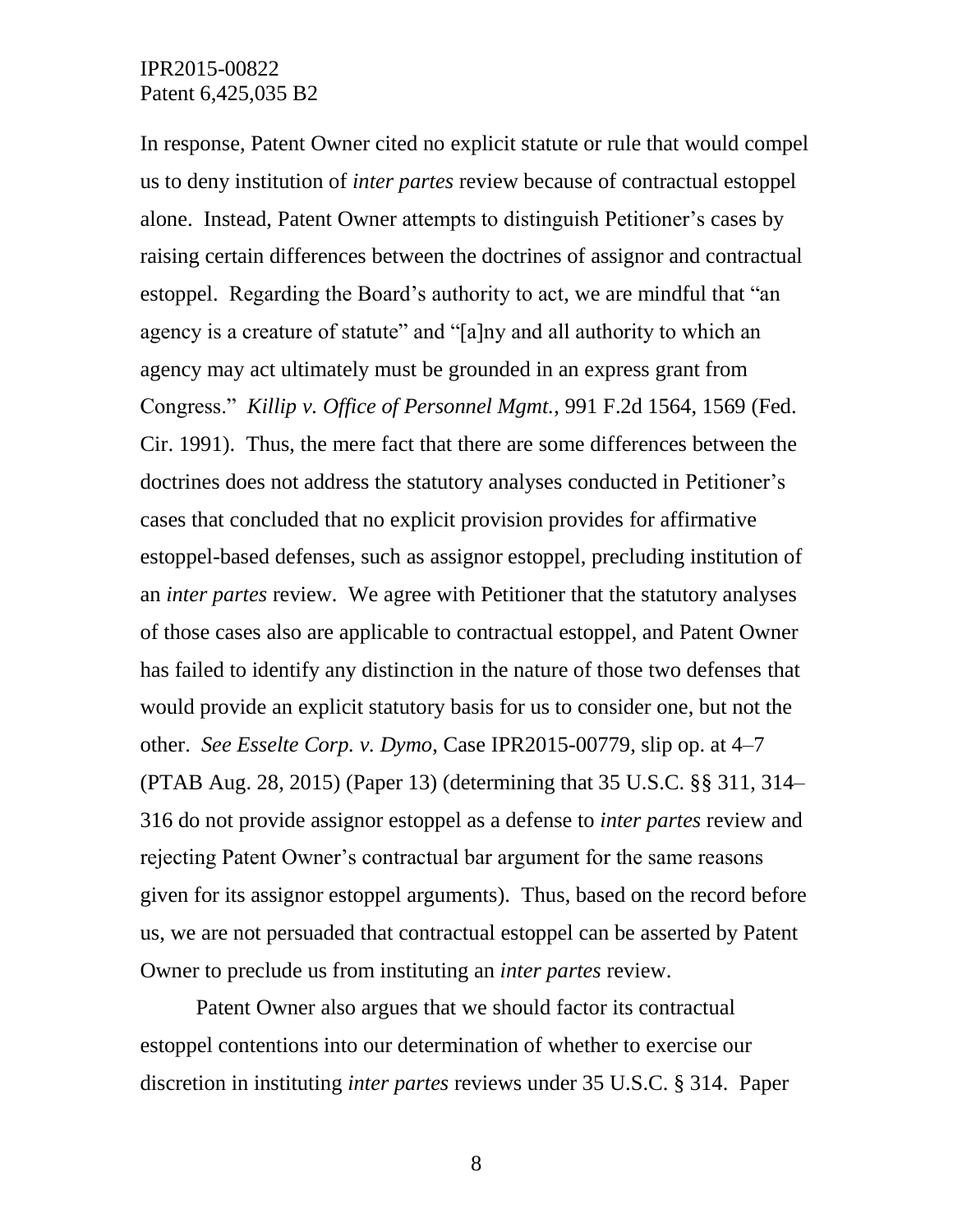15, 1. The Petition here presents challenges identical to those presented in the petition in the '1197 proceeding that we determined to have shown a reasonable likelihood of prevailing. *See* Mot. 3. Thus, Petitioner also has shown a reasonable likelihood of prevailing on the grounds upon which trial has been instituted in the '1197 proceeding. Therefore, we must determine if Patent Owner's contractual estoppel arguments would lead us nonetheless to deny institution in this case. Based on the circumstances of this case and the record before us, and by weighing the potential prejudice to each of the involved parties, we still institute *inter partes* review.

The present record indicates that, if we do not institute review in this proceeding and deny Petitioner's Joinder Motion, Petitioner would be prejudiced because it would lose its opportunity to challenge the claims of the '035 patent before the Office through joinder with the '1197 proceeding. *See* Mot. 3, 6. The present record also indicates that, if we institute review, Patent Owner would not be burdened with any additional evidence from Petitioner, as the Petitioner relies on evidence already of record in the '1197 proceeding. *See* Mot. 3, 4, 6. Also, we note that oral hearing in the '1197 proceeding, if requested, is less than two months away, and the depositions of experts have been completed. '1197 proceeding, Paper 23. All evidence, thus, should be entered into the record of the '1197 proceeding at this point.

Even if Petitioner were barred from filing the present Petition for *inter partes* review challenging the '035 patent, Patent Owner would still be in the position of defending the claims of the '035 patent with the evidence presently of record in the '1197 proceeding. Any potential prejudice to Patent Owner due to institution in this proceeding and joinder of Petitioner in an "understudy" role to the '1197 proceeding does not outweigh the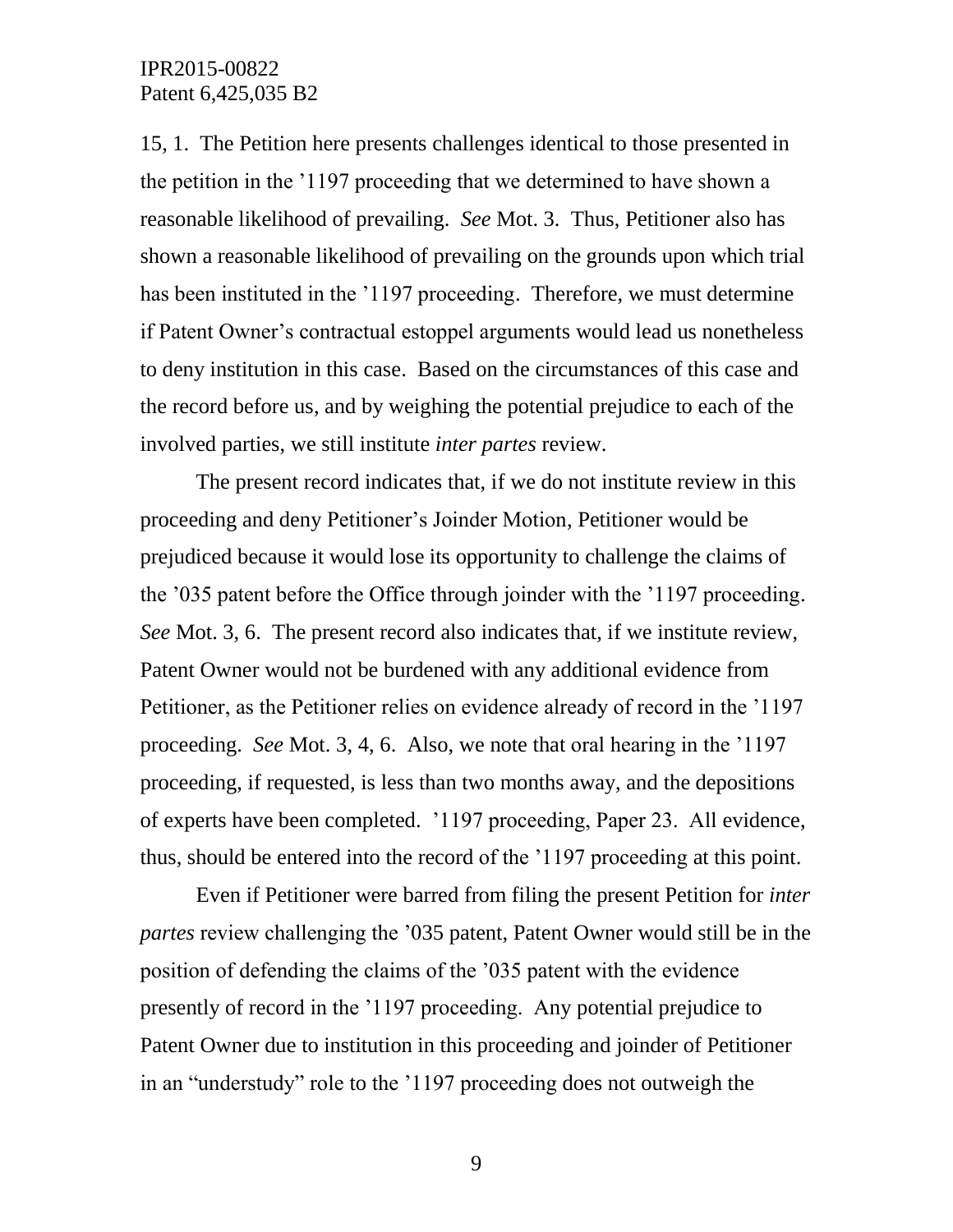prejudice to Petitioner of losing its opportunity to challenge the claims of the '035 patent before the Office. *See* Mot. 3–4, 8. Finally, the petitioners in the '1197 proceeding do not oppose the joinder of Dot Hill, and, thus, we perceive no prejudice to those petitioners. *See* Mot. 3.

Accordingly, based on the present record and circumstances of this case, a weighing of the potential prejudices to all the involved parties in this and the '1197 proceedings indicates we should exercise our discretion under 35 U.S.C. § 314 to institute an *inter partes* review in this proceeding, and, for the reasons argued by Patent Owner, *inter partes* review is instituted only for those grounds upon which trial has been instituted in the '1197 proceeding, on the same basis given in the Decision on Institution in the '1197 proceeding.

*B. Joinder Motion*

Under 35 U.S.C. § 315(b), institution of *inter partes* review is barred when a petition is filed more than one year after the petitioner is served with a complaint alleging infringement of the patent. 35 U.S.C. § 315(b); 37 C.F.R. § 42.101(b). The one-year time bar, however, does not apply to a

request for joinder. 35 U.S.C. § 315(b); 37 C.F.R. § 42.122(b).

The statutory provision governing joinder of *inter partes* review proceedings is 35 U.S.C. § 315(c), which reads as follows:

(c) JOINDER.—If the Director institutes an inter partes review, the Director, in his or her discretion, may join as a party to that inter partes review any person who properly files a petition under section 311 that the Director, after receiving a preliminary response under section 313 or the expiration of the time for filing such a response, determines warrants the institution of an inter partes review under section 314.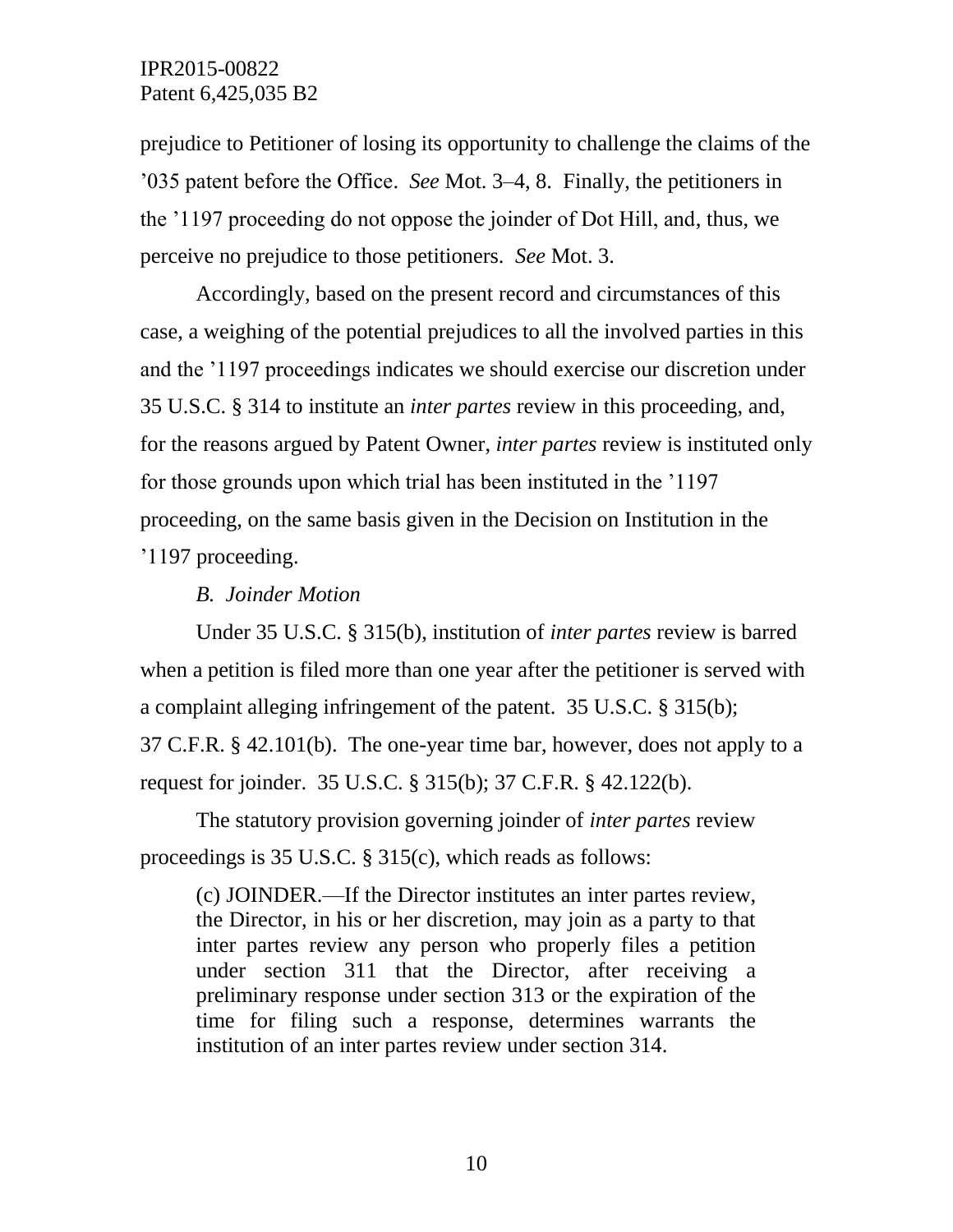In a "Statement of Material Facts," Petitioner states that it "was served with a complaint asserting infringement of U.S. Patent No. 6,425,035 more than one year before filing the Petition." Mot. 3; *see also* Ex. 1038 (alleging Petitioner infringed the '035 patent in "Count Two"), Ex. 2200 (alleging Petitioner infringed the '035 patent in "Count 2"). Thus, absent joinder of Petitioner in this proceeding as a party to the '1197 proceeding, the Petition would be barred.

Petitioner argues that it meets the requirements for joinder. Mot. 5–9. Specifically, Petitioner argues that joinder is appropriate because it would promote the efficient determination of the '035 patent's validity, adds no complexity because Petitioner raises the same grounds as in the '1197 proceeding, would not impact materially the schedule in the '1197 proceeding, and briefing and discovery would not be expanded because Petitioner would take an "understudy role." *Id.* Petitioner states that the "Petition presents challenges that are identical to those on which trial was instituted in IPR2014-01197" and "copies verbatim the challenges set forth in the petition in IPR2014-01197." *Id.* at 3. Patent Owner did not file an opposition to the Joinder Motion.

Joinder may be authorized when warranted, but the decision to grant joinder is discretionary. 35 U.S.C. § 315(c); 37 C.F.R. § 42.122(b). The Board determines whether to grant joinder on a case-by-case basis, taking into account the particular facts of each case. *See* 157 Cong. Rec. S1376 (daily ed. Mar. 8, 2011) (statement of Sen. Kyl) (when determining whether and when to allow joinder, the Office may consider factors including the breadth or unusualness of the claim scope, claim construction issues, and consent of the patent owner). When exercising that discretion, the Board is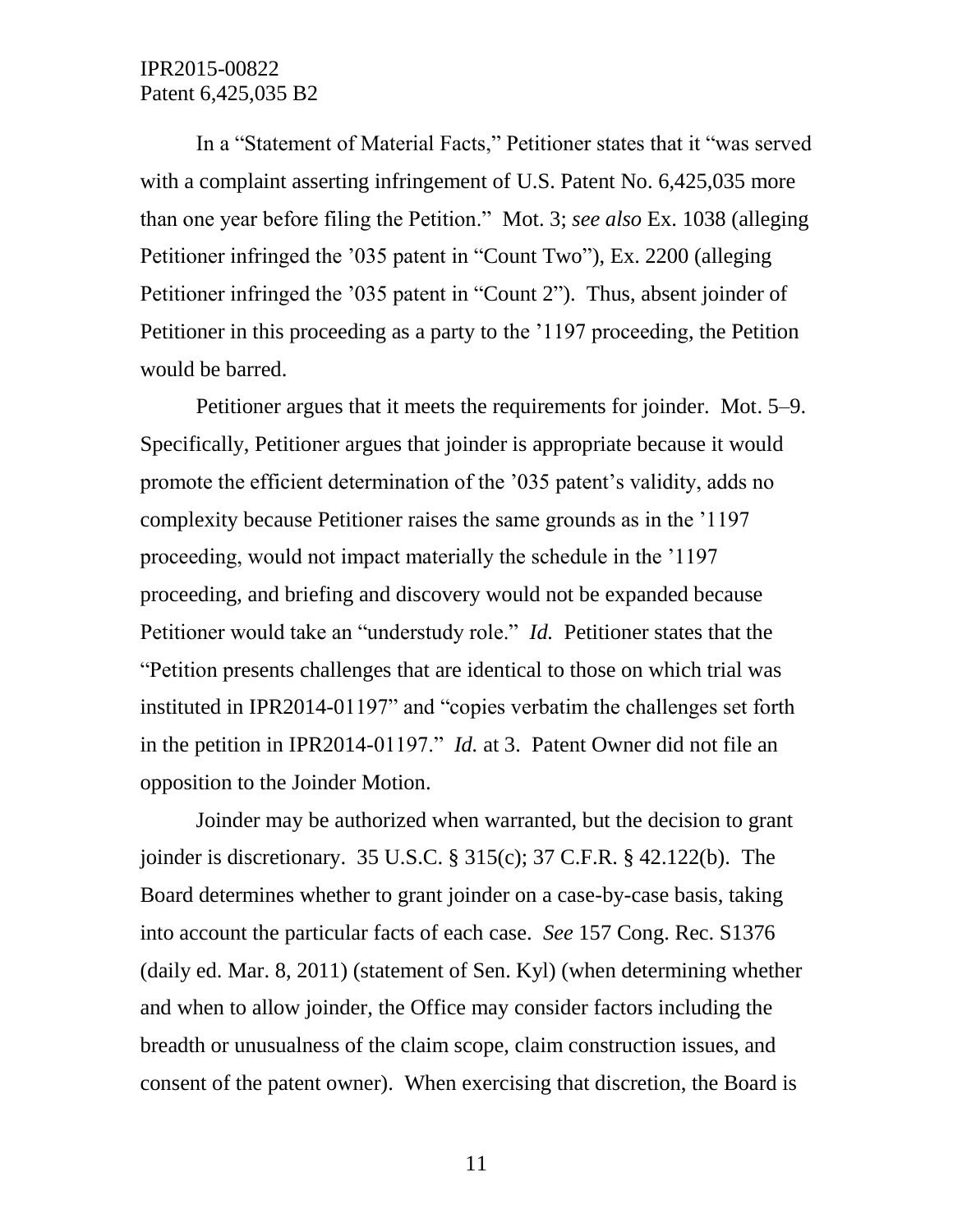mindful that patent trial regulations, including the rules for joinder, must be construed to secure the just, speedy, and inexpensive resolution of every proceeding. 37 C.F.R. § 42.1(b).

Based on the facts and circumstances discussed above, Petitioner has established good cause for joining this proceeding with the '1197 proceeding. Joinder of this proceeding with the '1197 proceeding will not require any delay or modification to the scheduling order already in place for the '1197 proceeding. Patent Owner will not be unduly prejudiced by the joinder of these proceedings, and joining Petitioner's identical challenges to those in the '1197 proceeding will lead to greater efficiency while reducing the resources necessary from both Patent Owner and the Board. Thus, we conclude that granting the Joinder Motion under these circumstances would help "secure the just, speedy, and inexpensive resolution" of these proceedings. *See* 37 C.F.R. § 42.1(b); *Microsoft Corp. v. Proxyconn, Inc.*, Case IPR2013-00109, slip op. at 2–3 (PTAB Feb. 23, 2013) (Paper 15) (representative).

#### III. ORDER

Accordingly, it is:

ORDERED that pursuant to 35 U.S.C. § 314, an *inter partes* review in IPR2015-00822 is hereby instituted for claims 1, 2, 4–6, 11, 12, and 14 of the '035 patent on the following grounds under 35 U.S.C. § 103 that:

(1) claims 1, 2, 4, 11, 12, and 14 are unpatentable over Bergsten and Hirai and

(2) claims 5 and 6 are unpatentable over Bergsten, Hirai, and Smith;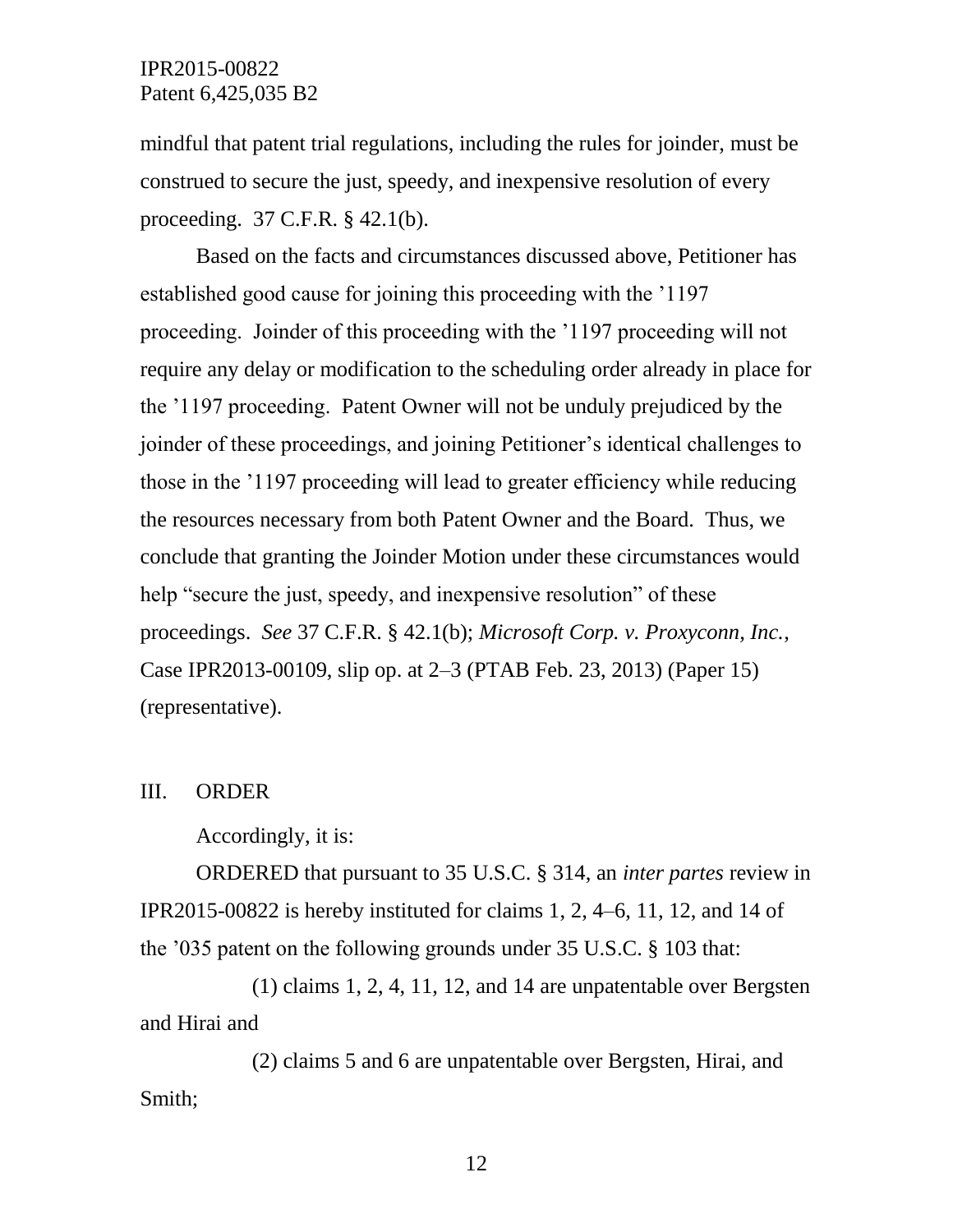FURTHER ORDERED that the Joinder Motion is *granted*;

FURTHER ORDERED that IPR2015-00822 is hereby joined with IPR2014-01197;

FURTHER ORDERED that the grounds of unpatentability on which trial was instituted in IPR2014-01197 are unchanged and remain the sole grounds on which trial has been instituted;

FURTHER ORDERED that the Revised Scheduling Order entered in IPR2014-01197 (Paper 23) is unchanged and shall govern the schedule of the joined proceeding;

FURTHER ORDERED that Oracle, NetApp, Huawei, and Dot Hill will file all papers jointly in the joined proceeding as consolidated filings, and will identify each such paper as "Consolidated;" papers filed on behalf of fewer than all four parties need not be marked "Consolidated";

FURTHER ORDERED that IPR2015-00822 is terminated under 37 C.F.R. § 42.72, and all further filings in the joined proceeding are to be made in IPR2014-01197;

FURTHER ORDERED that a copy of this Decision will be entered into the record of IPR2014-01197; and

FURTHER ORDERED that the case caption in IPR2014-01197 shall be modified to reflect joinder with this proceeding in accordance with the attached example.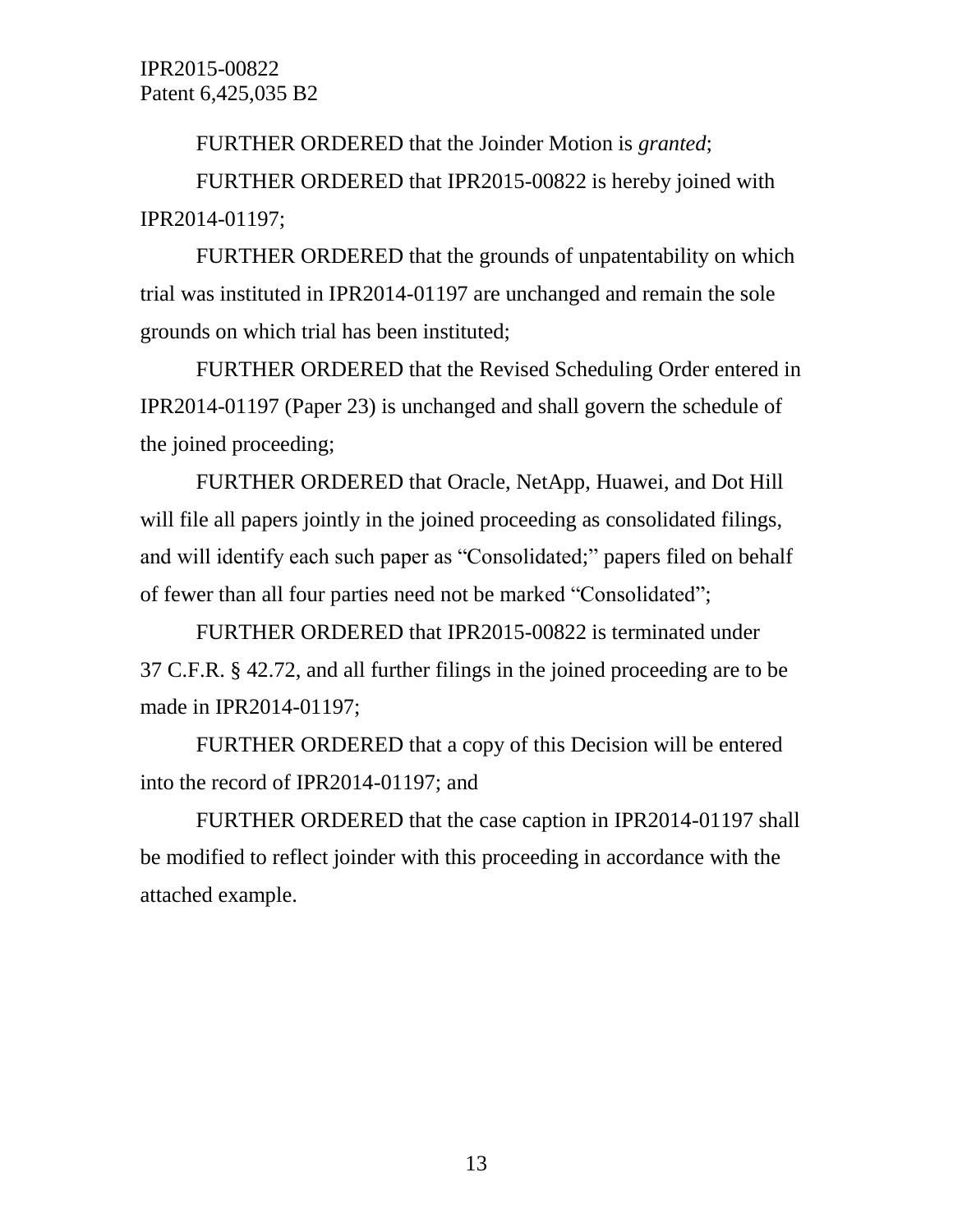#### PETITIONER:

Orion Armon COOLEY LLP [oarmon@cooley.com](mailto:oarmon@cooley.com)

## PATENT OWNER:

Russell Wong James Hall BLANK ROME LLP [CrossroadsIPR@blankrome.com](mailto:CrossroadsIPR@blankrome.com)

Steven R. Sprinkle John L. Adair SPRINKLE IP LAW GROUP [crossroadsipr@sprinklelaw.com](mailto:crossroadsipr@sprinklelaw.com)